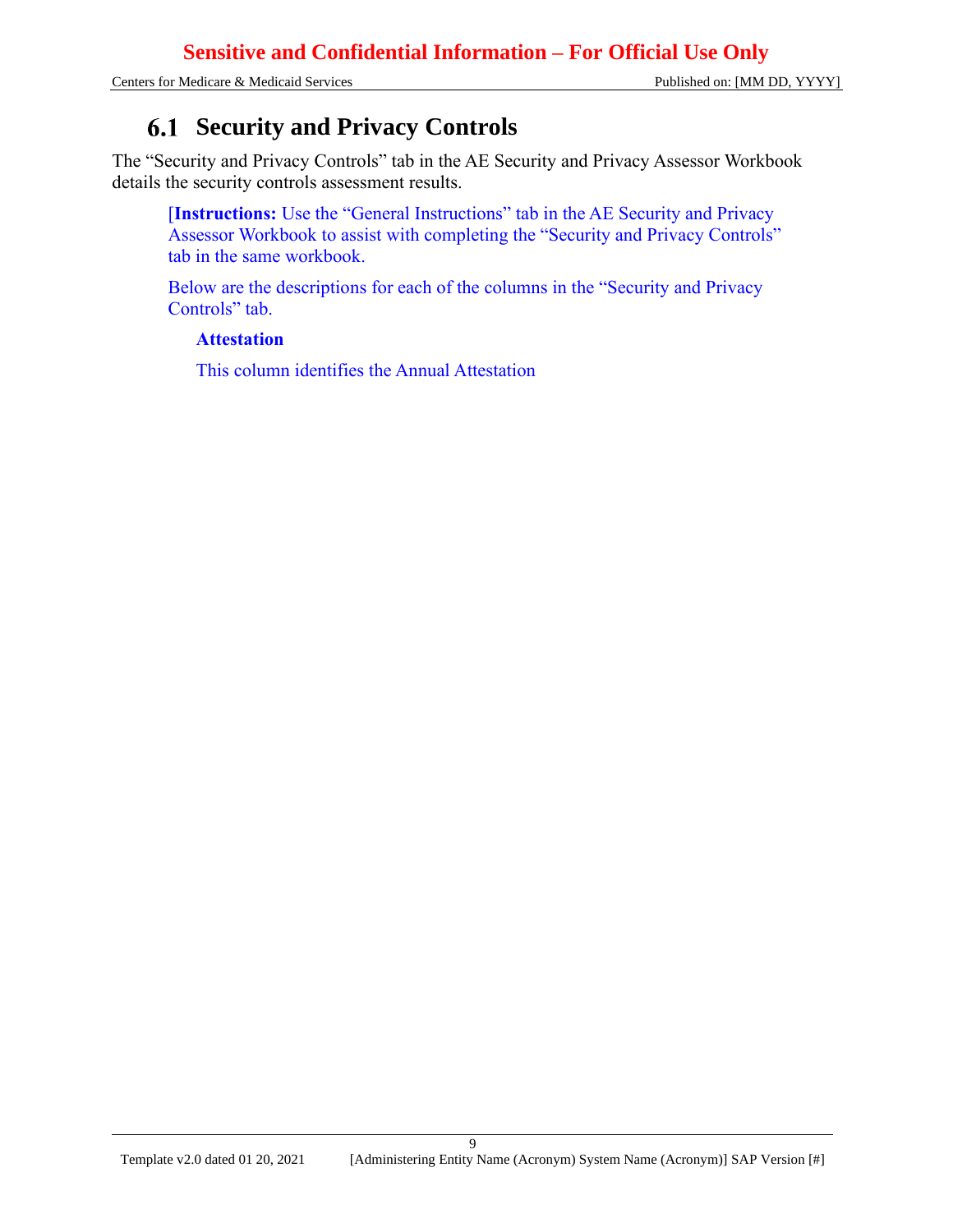#### Centers for Medicare & Medicaid Services **Published on:** [MM DD, YYYY]

Below are the descriptions for each of the columns in the "SAR-Detailed Findings" tab.

#### **Row Number**

Each finding has a row number included to provide easy reference for briefings and cross-referencing.

#### **Weakness**

#### **Risk Level**

|                         | <b>Risk Level</b><br>Each finding is considered a business risk and assigned a risk level rating of                                                                                                                                                                                                               |
|-------------------------|-------------------------------------------------------------------------------------------------------------------------------------------------------------------------------------------------------------------------------------------------------------------------------------------------------------------|
|                         | high, moderate, or low. The rating provides an assessment of the magnitude of<br>the finding and helps establish a priority for addressing the vulnerability. The<br>table below defines the risk levels.                                                                                                         |
| <b>Rating</b>           | <b>Definition of Risk Rating</b>                                                                                                                                                                                                                                                                                  |
| Critical                | Exploitation of the technical or procedural vulnerability will cause<br>catastrophic harm to business processes. Catastrophic political, financial,<br>and legal damage is likely to result.                                                                                                                      |
| High                    | Exploitation of the technical or procedural vulnerability will cause<br>substantial harm to business processes. Significant political, financial, and<br>legal damage is likely to result.                                                                                                                        |
| Moderate                | Exploitation of the technical or procedural vulnerability will significantly<br>impact the confidentiality, integrity and/or availability of the system or<br>data. Exploitation of the vulnerability may cause moderate financial loss<br>or public embarrassment.                                               |
| Low                     | Exploitation of the technical or procedural vulnerability will cause<br>minimal impact to operations. The confidentiality, integrity and<br>availability of sensitive information are not at risk of compromise.<br>Exploitation of the vulnerability may cause slight financial loss or public<br>embarrassment. |
| <b>Control Number</b>   |                                                                                                                                                                                                                                                                                                                   |
|                         | The 'Control Number' column identifies the AE security and privacy control<br>family(ies) and control number(s) that is/are affected by the vulnerability. For<br>example, "AC-1" or, if more than one control, "AC-3, CA-7".                                                                                     |
| <b>Affected Systems</b> |                                                                                                                                                                                                                                                                                                                   |

#### **Control Number**

#### **Affected Systems**

The systems, URLs, IP addresses, etc., affected by the weakness, are documented in the Affected Systems column. For example: "SQL Server: master" or "Http://127.0.0.1"

#### **Finding**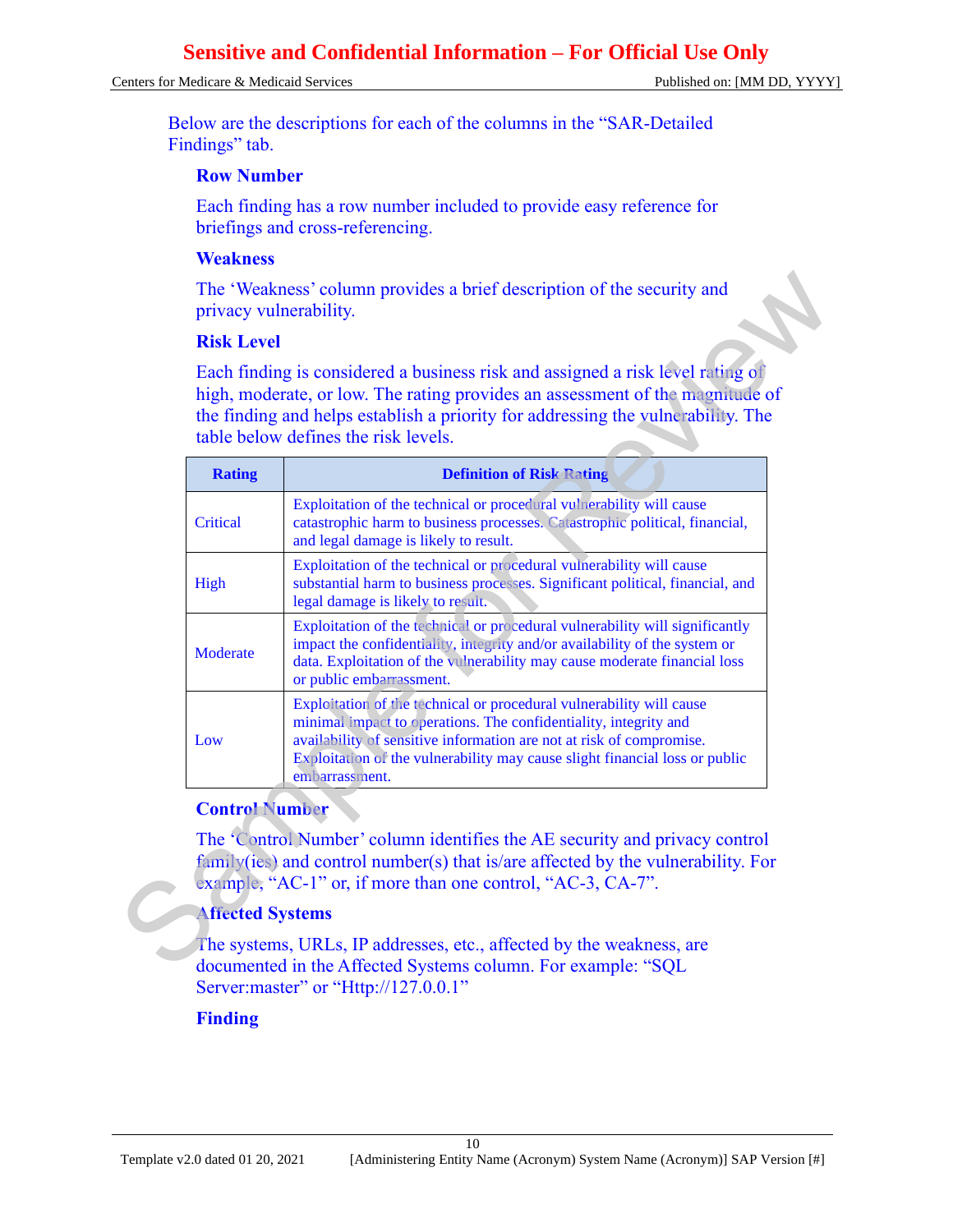Centers for Medicare & Medicaid Services Published on: [MM DD, YYYY]

A detailed description of the finding provides information on how the actual test results fail to meet the security and privacy requirement. The first line of this description with the date of the SAR is used to prepare the Plan of Action and Milestone(s) and provides easy reference to the SAR for additional information.

#### **Failed Test Description**

The 'Failed Test Description' column documents the control's weakness that resulted in the finding. This description provides specific information from the security and privacy policy, requirements, guidance, test objective, or published industry best practices that was not provided with the controls implementation. The Particular est to essential from the model in the "native that the motion" is weakens and<br>resulted in the finding. This description provides specific information from the<br>security and privacy policy, requirements, guid

#### **Actual Test Results**

The 'Actual Test Results' column provides specific information on the observed failure of the test objective, policy, or guidance. This may also contain output from a test performed on the system revealing non-compliance.

#### **POA&M Reference #**

Identify the corresponding POA&M reference number, which is a unique number assigned to each POA&M entry that is used to track the weakness.

#### **Recommendations**

The 'Recommendations' column presents the recommended actions to resolve the vulnerability. The assessor provides these suggestions to present guidance on a potential fix.

#### **Status**

The 'Status' column provides status information, which includes when the vulnerability was identified, and any action(s) being taken to resolve it.

#### **Delete this instruction and all other instructions from your final version of this document**.]

Findings relating to the security and privacy control families are listed in the "SAR-Detailed Findings" tab of the AE Security and Privacy Assessor Workbook.

Most findings in this document fall into the following areas:

• **Access Control:** An access control addresses purpose, scope, roles, responsibilities, management commitment, coordination among organizational entities, and compliance.

- **Account Management:** Review information system account types include, for example, individual, shared, group, system, guest/anonymous, emergency, developer/manufacturer/vendor, temporary, and service.
- **Application Security:** Enforces approved authorizations for logical access to information and system resources.
- **Auditing and Monitoring:** The organization monitors for evidence of unauthorized disclosure of organizational information.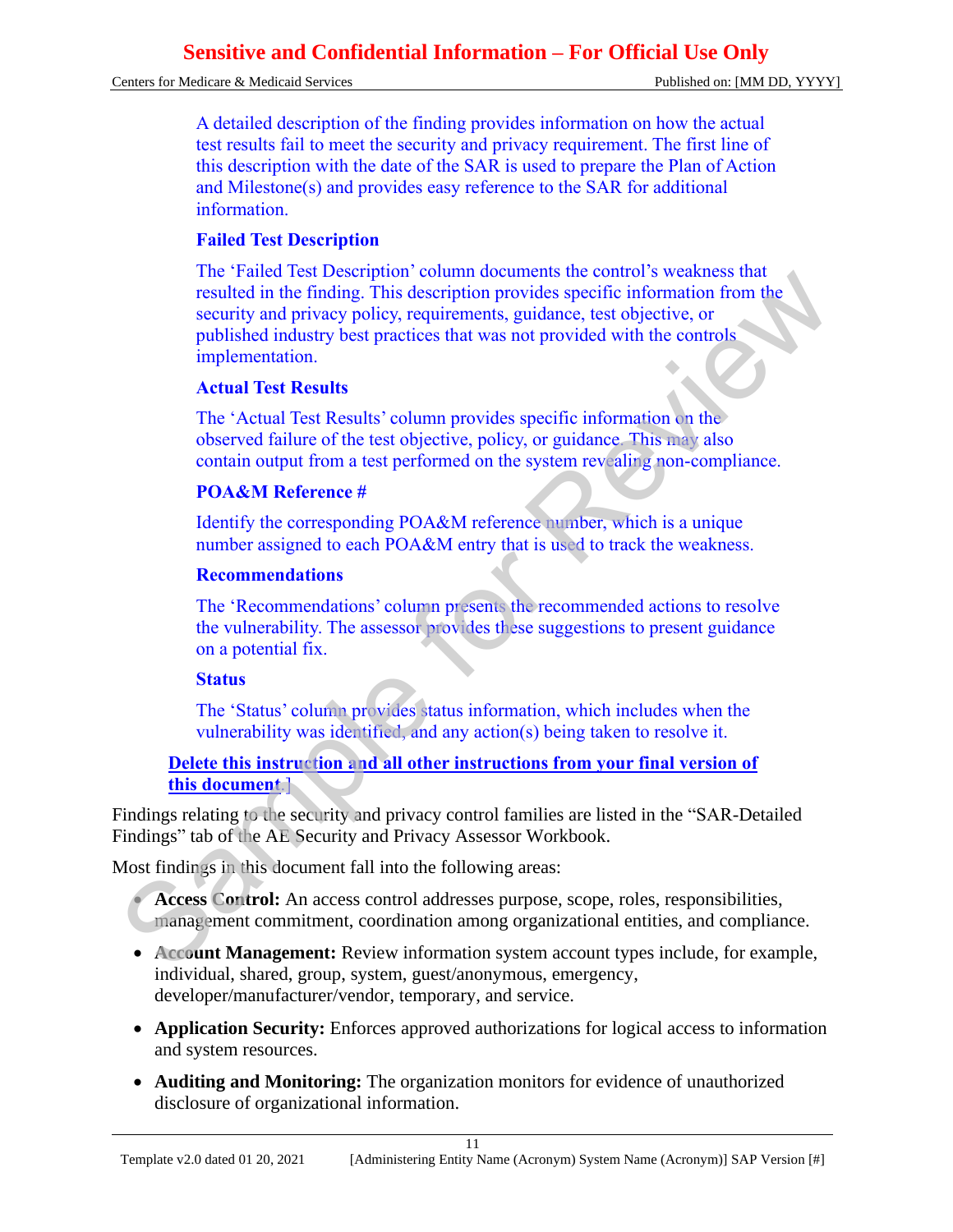Centers for Medicare & Medicaid Services Published on: [MM DD, YYYY]

- **Configuration Management:** Describes how to move changes through change management processes, how to update configuration settings and baselines, how to maintain information system component inventories, how to control development, test, and operational environments, and how to develop, release, and update key documents.
- **Database Management:** Determines the types of changes to the database that are configuration-controlled.
- **Documentation Updates:** Addresses the establishment of policy and procedures for the effective implementation of selected security controls and control enhancements.
- **Identification and Authentication:** The information system uniquely identifies and authenticates organizational users.
- **Security Management:** Verifies the identity of the individual, group, role, or device receiving the authenticator.
- **Software Maintenance:** Uses software and associated documentation in accordance with contract agreements and copyright laws.
- **System and Information Integrity:** Addresses purpose, scope, roles, responsibilities, management commitment, coordination among organizational entities, and compliance.
- **Authority and Purpose:** Determines the legal authority that permits the collection, use, maintenance, and sharing of PII, PHI, FTI either generally or in support of a specific program or information system need.
- **Accountability, Audit, and Risk Management:** The organization has a designated privacy official who is accountable for developing, implementing, and maintaining governance and a strategic privacy program to ensure compliance with all applicable laws and regulations regarding the collection, use, maintenance, sharing, and disposal of PII, PHI, and FTI by programs and information systems. <ul>\n<li>\n<b>De Demmatiation</b> <b>Up</b> <b>disces</b> <b>Adcisses</b> the establishment of policy and procedures for the differentiation of selects a security control control enhancement, or the information system uniquely identifies and authentication and Authentication. The information system uniquely identifies and authenticates organizational users.\n </li>\n<li>\n<b>Sectwity Management.</b> Verifies the identity of the individual, group, role, or device receiving the authentication.\n </li>\n<li>\n<b>Software Maintenance:</b> Uses software and associated documentation in accordance with contract generators.\n </li>\n<li>\n<b>Software Maintenance:</b> Users software and associated documentation in accordance with contract generators, and copyright laws.\n </li>\n<li>\n<b>Source distance</b> <b>And</b> <b>Suppose</b> <b>Determination among</b> <math display="inline
	- **Data Quality and Integrity:** The organizations take reasonable steps to confirm the accuracy and relevance of PII, PHI, and FTI. Such steps may include editing and validating addresses as they are collected or entered into information systems using automated address verification look-up application programming interfaces (API).
	- **Data Minimization and Retention:** The organization identifies the minimum PII/PHI/FTI elements that are relevant and necessary to accomplish the legally authorized purpose of collection.
	- **Individual Participation and Redress:** The organization provides means, where feasible and appropriate, for individuals to authorize the collection, use, maintaining, and sharing of PII, PHI, and FTI prior to its collection.
	- **Security:** The organization establishes, maintains, and updates, within every 365 days, an inventory that contains a listing of all programs and information systems identified as collecting, using, maintaining, or sharing PII, PHI, and FTI.
	- **Transparency:** Provides effective notice, by virtue of its clarity, readability, and comprehensiveness, enables individuals to understand how an organization uses PII, PHI,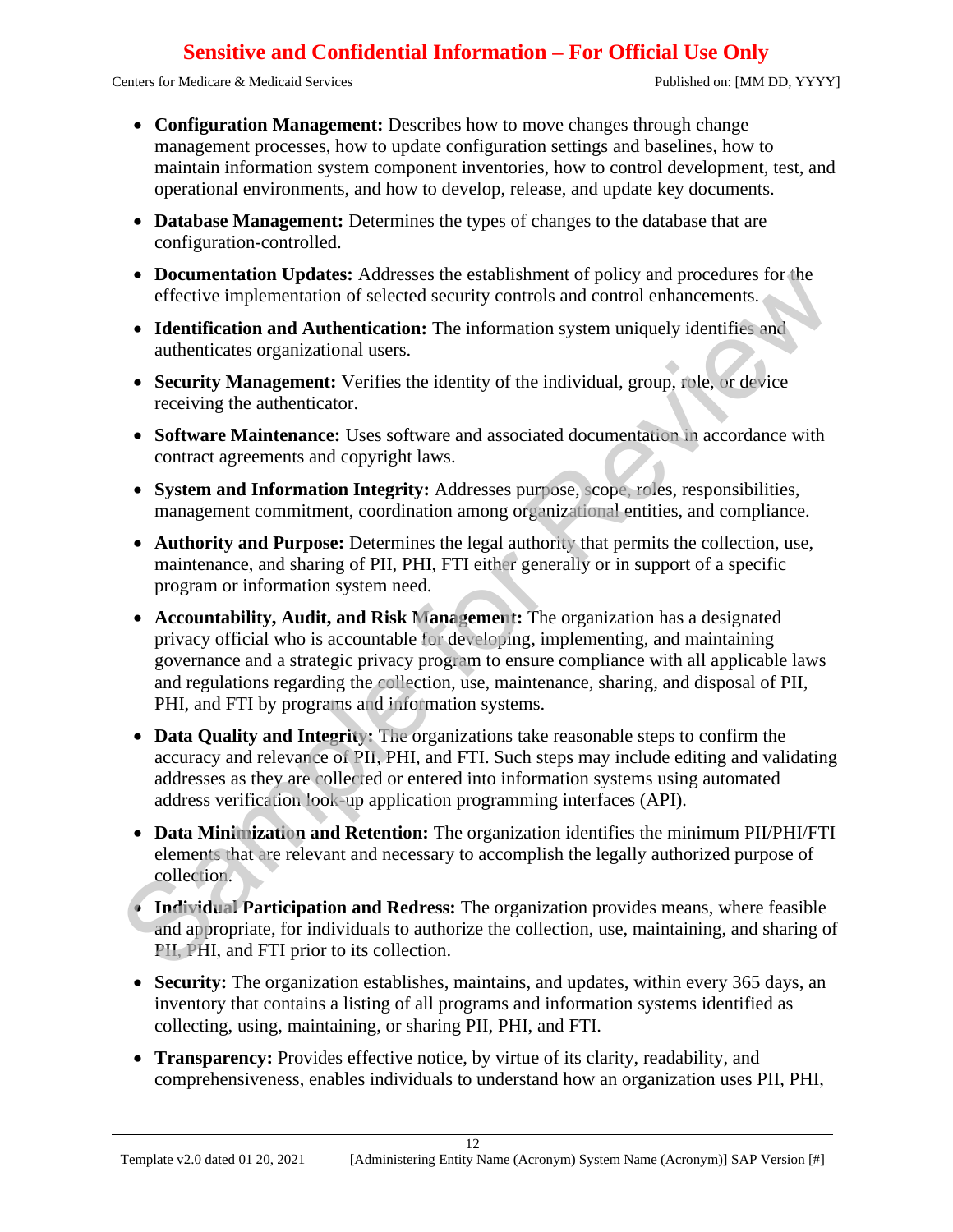Centers for Medicare & Medicaid Services Published on: [MM DD, YYYY]

and FTI generally and, where appropriate, to make an informed decision prior to providing PII, PHI, and FTI to an organization.

• **Use Limitation:** The organization (each AE) uses PII, PHI, and FTI internally only for the authorized purpose(s) identified in the Privacy Act and/or in public notices.

# **Scan Results**

#### **INFRASTRUCTURE**

[**Instructions:** Indicate the infrastructure components that were scanned in the "SAR-Infrastructure Scan Results" tab of the AE Security and Privacy Assessor Workbook.

**Delete this and all other instructions from your final version of this document.**]

Infrastructure scans include scans of operating systems, networks, routers, firewalls, domain name servers (DNS), domain servers, network information security (NIS) masters, and other devices that keep the network running. These scans can include both physical and virtual hosts and devices. For the remaining inventory, the assessor performed a manual review of configuration files to analyze for existing vulnerabilities. **INFRASTRUCTURE**<br> **Contractions:** Indicate the infrastructure components that were seamned in the<br> **Contract Control** into the Scale Chief and all other instructions from your final version of this<br> **Contract Control** int

The [Scanner Name, Vendor, and Version #] was used to scan the [Information System Acronym] infrastructure. Findings as the result of the infrastructure scans are documented in the "SAR-Infrastructure Scan Results" tab of the AE Security and Privacy Assessor Workbook.

#### **APPLICATIONS**

[**Instructions:** Indicate the applications that were scanned in the "SAR-Application Scan Results" tab of the AE Security and Privacy Assessor Workbook.

#### **Delete this and all other instructions from your final version of this document.**]

The [Scanner Name, Vendor, & Version #] was used to scan the [Information System Abbreviation] applications. Findings as the result of the application scans are documented in the "SAR-Application Scan Results" tab of the AE Security and Privacy Assessor Workbook.

#### **DATABASES**

[**Instructions:** Indicate the databases that were scanned "SAR-Database Scan Results" tab of the AE Security and Privacy Assessor Workbook.

#### **Delete this and all other instructions from your final version of this document.**]

The [Scanner Name, Vendor, & Version #] was used to scan the [Information System Abbreviation] databases. Findings as the result of the database scans are documented in the "SAR-Database Scan Results" tab of the AE Security and Privacy Assessor Workbook.

#### **SOURCE CODES**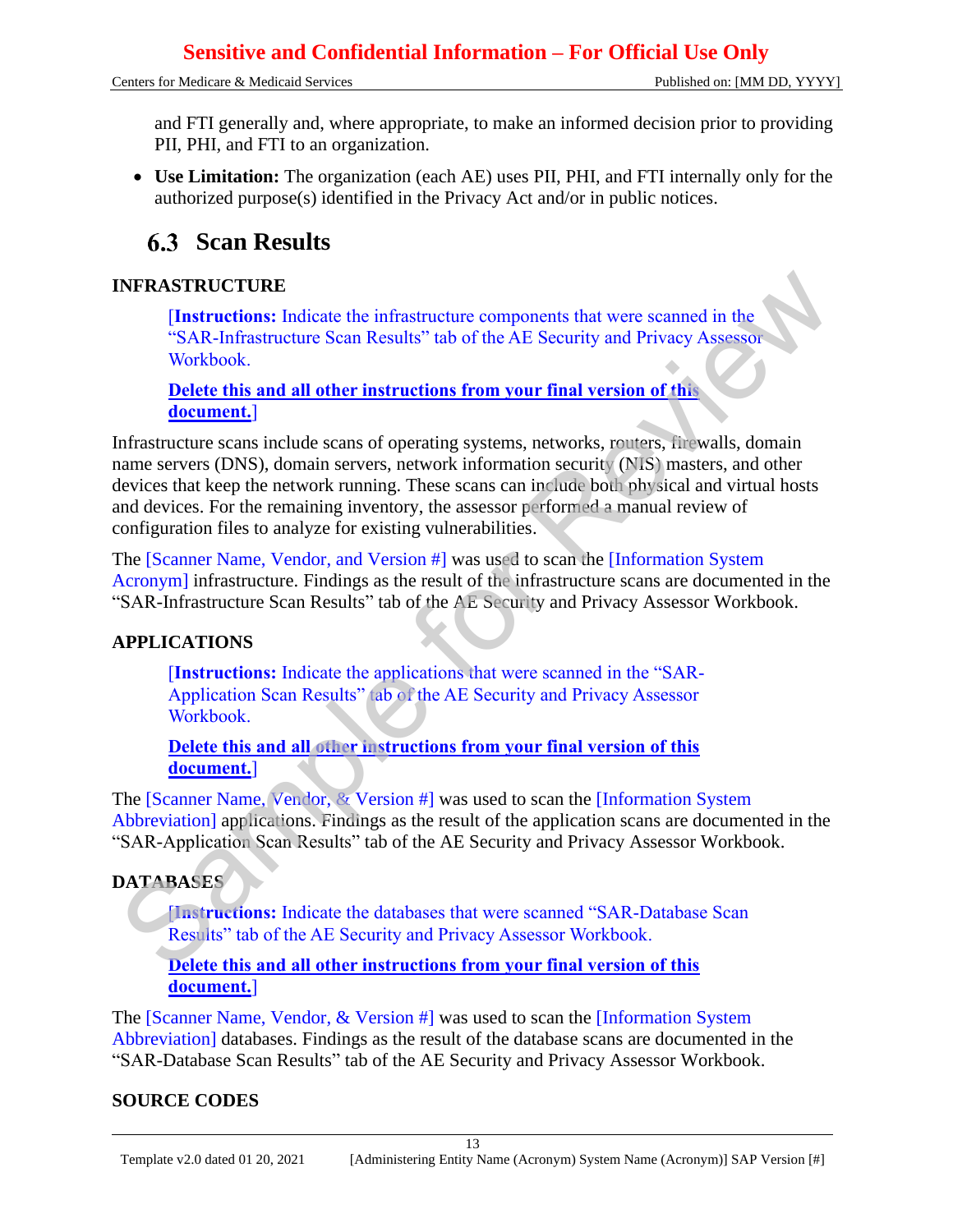Centers for Medicare & Medicaid Services Published on: [MM DD, YYYY]

[**Instructions:** Indicate the web applications that were scanned "SAR-Source Code Scan Results" tab of the AE Security and Privacy Assessor Workbook.

#### **Delete this and all other instructions from your final version of this document.**]

The [Scanner Name, Vendor, & Version #] was used to scan the source codes on the [Information System Abbreviation] web applications. Findings as the result of the source code scans are documented in the "SAR-Source Code Scan Results" tab of the AE Security and Privacy Assessor Workbook.

#### **PENETRATION TEST**

[**Instructions:** The results reported in "SAR-Pen Test Results" tab of the AE Security and Privacy Assessor Workbook should be of the components identified in the SSP and the Penetration Test Plan.

**Delete this and all other instructions from your final version of this document.**]

The scope of this assessment was limited to the *[Information System Acronym]* solution, including [List components here as documented in the SSP and the Penetration Test Plan]. The assessor conducted testing of [Acronym of AE] activities from [Location] via an attributable internet connection. The "SAR-Pen Test Results" tab of the AE Security and Privacy Assessor Workbook provides IP addresses and Uniform Resource Locators (URLs) for all the in-scope systems. Sample Total Sample The Sample Total Sample The ME (Sample The Sample The Sample The Sample The Sample The Sample Theorem (Sample The Sample The Sample The Sample The Sample The Sample The Sample The Sample The Sample The

# **6.4 Raw Scan Results**

[**Instructions:** Upload the raw scan results from all layers of the security system to the AE's folder on the State Exchange Resource Virtual Information System (SERVIS). Provide names of the files according to additional instructions in the "SAR-Raw Scan Files" tab of the AE Security and Privacy Assessor Workbook.

**Delete this and all other instructions from your final version of this document.**]

At the completion of the assessment, the  $[Acronym$  of AE] will upload the raw scan files to the AE's folder on the State Exchange Resource Virtual Information System (SERVIS). The names of the files containing the raw scan results from all layers of the [Information System Acronym] can be found in the "SAR-Raw Scan Files" tab of the AE Security and Privacy Assessor Workbook.

## **False Positive Results**

[**Instructions:** Provide False Positive results for ALL layers of the security system by following the additional instructions in the "SAR-False Positives" tab of the AE Security and Privacy Assessor Workbook.

**Delete this and all other instructions from your final version of this document.**]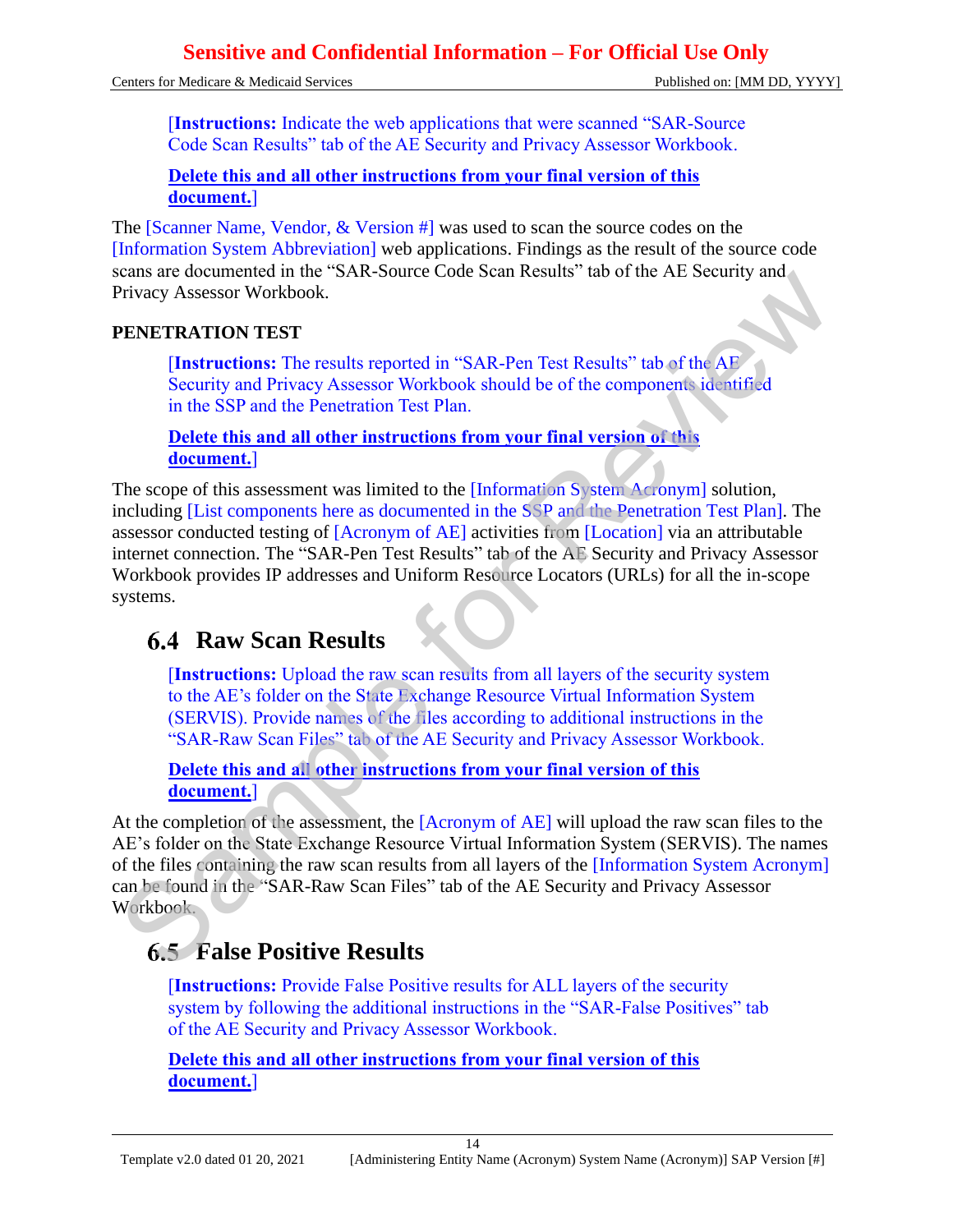Centers for Medicare & Medicaid Services Published on: [MM DD, YYYY]

False Positive results for all layers of the [Information System Acronym] are documented in the "SAR-False Positives" tab of the AE Security and Privacy Assessor Workbook.

# **7. Summary of Recommendations**

[**Instructions:** While all findings must be addressed, findings representing a critical or high business risk should be mitigated or closed immediately to reduce the risk exposure. The following example list of findings areas should be modified based on the SCA results:

- Block Unused Ports and Protocols:
- Perform Security and Privacy Monitoring:
- Strengthen Database Access Controls:
- Update Documentation:

Provide a summary of recommendations grouped by families, if possible. Identify which corrective actions can mitigate large groups of findings.

For example: The Access Control (AC) and most of the Configuration Management (CM) findings can be remediated if the database is upgraded to the latest version of the software, and necessary hot fixes and patches are applied.

#### **Delete this instruction and all other instructions from your final version of this document.**]

For each finding, the assessor developed detailed recommendations for improvements that address the findings and the business and system risks. Most of the recommendations in this document fall into the following areas: end of mgn basiness ress solution per imaginator custom the risk exposure. The following example list of findings areas should be modified based on the SCA results:<br>
• Block Unused Ports and Protocols:<br>
• Perform Security

[Click here and type text.]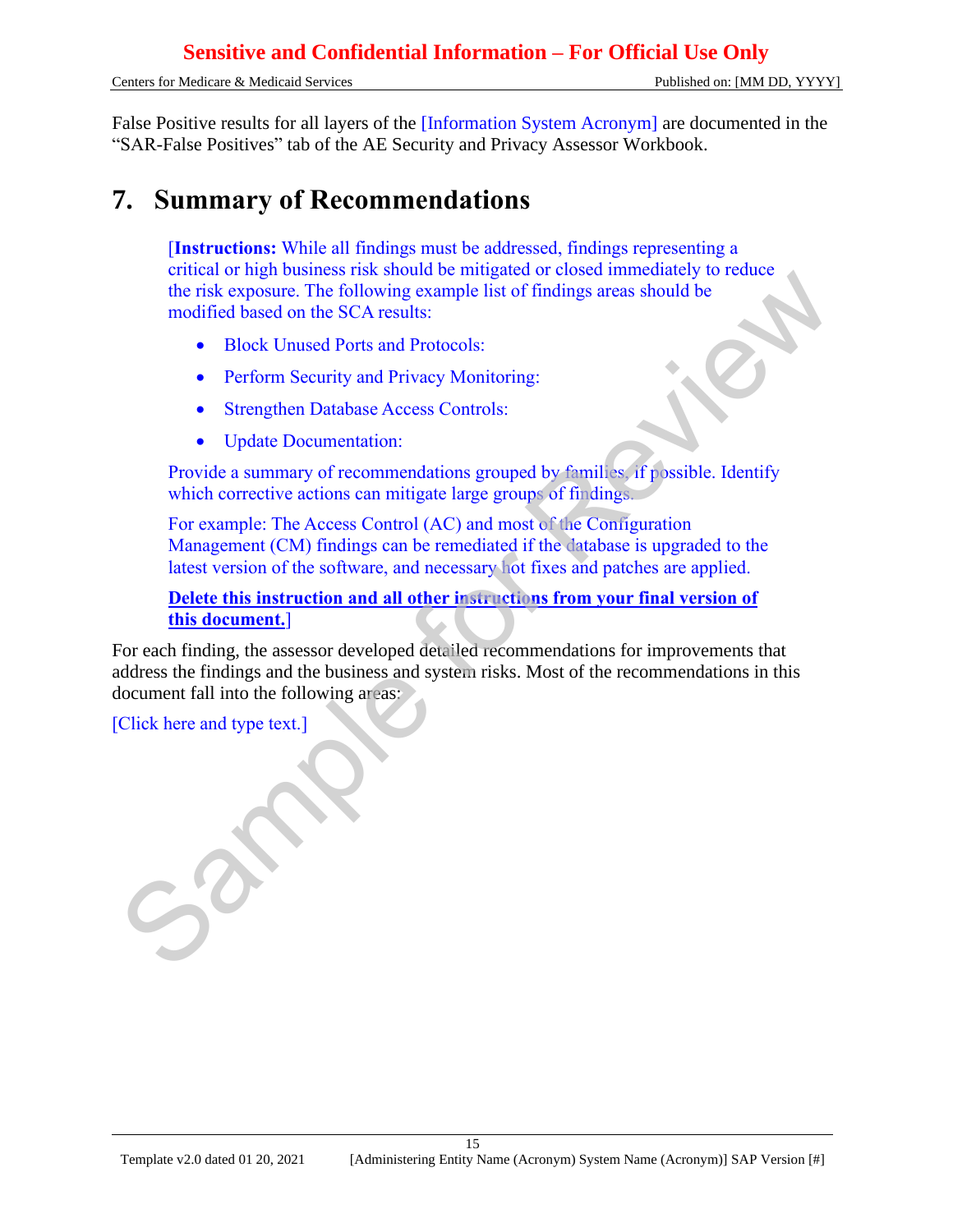# **Appendix A. Acronym List**

| AC<br>Access Control, a Security Control family                                   |  |
|-----------------------------------------------------------------------------------|--|
| Patient Protection and Affordable Care Act of 2010<br><b>ACA</b>                  |  |
| AE<br><b>Administering Entity</b>                                                 |  |
| AP<br>Authority and Purpose, a Privacy Control family                             |  |
| <b>AR</b><br>Accountability, Audit, and Risk Management, a Privacy Control family |  |
| AT<br>Awareness and Training, a Security Control family                           |  |
| <b>BIOS</b><br><b>Basic Input Output System</b>                                   |  |
| CA<br>Security Assessment and Authorization, a Security Control family            |  |
| CentOS<br><b>Community Enterprise Operating System</b>                            |  |
| C.F.R.<br>Code of Federal Regulation                                              |  |
| <b>CIDR</b><br><b>Classless Inter-Domain Routing</b>                              |  |
| <b>CIS</b><br>Center for Internet Security                                        |  |
| CM<br>Configuration Management, a Security Control family                         |  |
| <b>Configuration Management Plan</b><br><b>CMP</b>                                |  |
| Centers for Medicare & Medicaid Services<br><b>CMS</b>                            |  |
| CP<br>Contingency Planning, a Security Control family                             |  |
| <b>DISA</b><br>Defense Information Systems Agency                                 |  |
| <b>DNS</b><br>Domain Name System                                                  |  |
| Data Use Agreement<br><b>DUA</b>                                                  |  |
| <b>FISMA</b><br>Federal Information Security Management Act                       |  |
| <b>Federal Tax Information</b><br><b>FTI</b>                                      |  |
| <b>HHS</b><br>Department of Health and Human Services                             |  |
| <b>HIPAA</b><br>Health Insurance Portability and Accountability Act of 1996       |  |
| <b>HTTPS</b><br><b>Hypertext Transfer Protocol Secure</b>                         |  |
| Hub<br><b>ACA Data Services Hub</b>                                               |  |
| $\mathbb{P}$<br><b>Internet Protocol</b>                                          |  |
| IR<br>Incident Response, a Privacy Control family                                 |  |
| Incident Response Plan<br><b>IRP</b>                                              |  |
| <b>ISA</b><br><b>Interconnection Security Agreement</b>                           |  |
| <b>ISRA</b><br><b>Information Security Risk Assessment</b>                        |  |
| <b>ISSO</b><br><b>Information System Security Officer</b>                         |  |